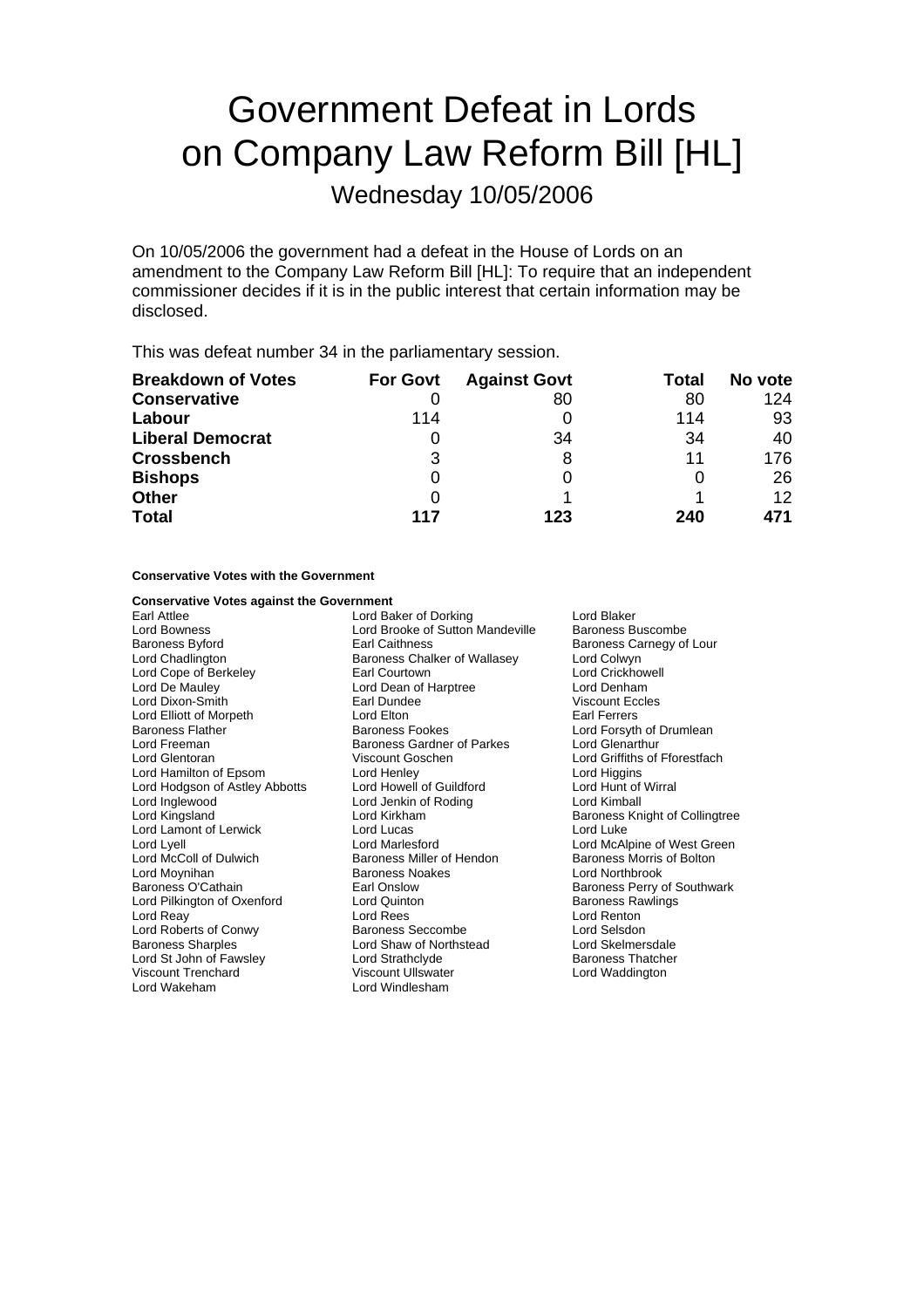## **Labour Votes with the Government**<br>**Lord Acton**

Lord Brooke of Alverthorpe Lord Brookman<br>
Lord Carter Lord Carter of Coles Baroness Hilton of Eggardon Baroness Hollis of Heigham Lord Howarth of Newport Baroness Kennedy of The Shaws Lord King of<br>
Lord Lea of Crondall Brom Lord Lipsey Baroness Ramsay of Cartvale Baroness Scotland of Asthal Lord Sewel<br>
Lord Soley Cord Taylor of Blackburn Baroness Warwick of Undercliffe Baroness Whitaker<br>Baroness Wilkins Baroness Lord Woolmer of Leeds

Lord Acton **Calcular Baroness Adams of Craigielea** Lord Ahmed<br>
Lord Alli **Calcular Baroness Amos** Cord Anders Lord Alli **Lord Alli Baroness Amos** Cord Anderson of Swansea<br>Baroness Andrews **Lord Archer of Sandwell** Baroness Ashton of Upholla Lord Bach Lord Bassam of Brighton Lord Bernstein of Craigweil Baroness Blackstone<br>
Lord Brookman<br>
Lord Campbell-Savours Lord Carter Lord Carter of Coles Lord Clark of Windermere Lord Clinton-Davis **Example 2** Baroness Cohen of Pimlico **Lord Corbett of Castle Vale**<br>Baroness Crawley **Baroness David** Baroness David Lord Davidson of Glen Clov Baroness Crawley **Baroness David** Baroness David Lord Davidson of Glen Clova<br>
Lord Davies of Oldham Baroness Dean of Thornton-le-Fylde Lord Dixon Baroness Dean of Thornton-le-Fylde Lord Drayson **Lord Dubs** Lord Dubs Lord Elder<br>
Lord Evans of Temple Guiting Lord Evans of Parkside **Lord Example Baroness** Lord Evans of Temple Guiting Lord Evans of Parkside Baroness Farrington of Ribbleton<br>
Lord Faulkner of Worcester Lord Filkin Lord Ford Foster of Bishop Auckland Lord Faulkner of Worcester (Edition Lord Filkin Lord Foster of Bishop Auckland Lord Foster of Bishop Auckland<br>Lord Foulkes of Cumnock (Baroness Gale Baroness Goudie Lord Gould of Brookwood Lord Grabiner Lord Graham of Edmonton Lord Grocott Lord Grocott Lord Harris of Chilton Cord Harris of Lord Haskel Lord Hart of Chilton Lord Haworth **Call Communist Baroness Hayman**<br>Baroness Hilton of Eggardon Baroness Hollis of Heigham **Baroness Hollis of Henigham** Lord Howarth of Newport Lord Hoyle **Lord Hughes of Woodside**<br>Lord Jones **Lord Lord Hughes of Woodside** Baroness Jay of Paddington Lord Jones<br>Baroness Kennedy of The Shaws Lord King of West Bromwich Lord Kirkhill Lord Lea of Crondall **Lord Lord Lipsey** Cord Lipsey **Baroness Lockwood**<br>
Lord Lofthouse of Pontefract Lord Macdonald of Tradeston Lord MacKenzie of Culkein Lord Macdonald of Tradeston<br>Baroness Massey of Darwen Lord Mackenzie of Framwellgate Baroness Massey of Darwen **Repart Lord Maxton** Baroness McIntosh of Hudnall Lord McKenzie of Luton Corress McIntosh Lord Mitchell<br>Lord Moonie Corress Morgan of Huvton Baroness Mo Baroness Morgan of Huyton Baroness Morgan of Drefelin<br>
Lord Patel of Blackburn Baroness Pitkeathley Lord O'Neill of Clackmannan Lord Patel of Blackburn Baroness Pitkeathley<br>Baroness Ramsay of Cartvale Lord Randall of St Budeaux Baroness Rendell of Babergh Lord Richard **Lord Rosser** Lord Rosser Lord Rowlands<br>
Baroness Royall of Blaisdon **Lord Sainsbury of Turville** Lord Sawyer Baroness Royall of Blaisdon and Lord Sainsbury of Turville and Lord Sawyer<br>Baroness Scotland of Asthal and Lord Sewel and Lord Sement Simon Lord Soley **Lord Taylor of Blackburn** Baroness Taylor of Bolton<br>
Lord Temple-Morris **Baroness Thornton** Baroness Thornton Lord Tomlinson Lord Temple-Morris Baroness Thornton Lord Tomlinson Lord Tunnicliffe **Lord Tunnicliffe** Lord Turnberg<br>Baroness Uddin Lord Warner Baroness Turner of Camden Baroness Uddin Corner and Lord Warner<br>
Baroness Warwick of Undercliffe Baroness Whitaker Corner Lord Whitty

Baroness Ashton of Upholland Lord Gordon of Strathblane Lord Young of Norwood Green

**Labour Votes against the Government**

#### **Liberal Democrat Votes with the Government**

## **Liberal Democrat Votes against the Government**<br>
Lord Addington **Lord Alderdice**

Lord Addington **Lord Addington** Lord Alderdice **Constructs** Baroness Barker<br>Baroness Bonham-Carter of Yarnbury Lord Bradshaw **Barch Lord Carlile of Berriew** Baroness Bonham-Carter of Yarnbury Lord Bradshaw a Lord Carlile c<br>Lord Dholakia **a Lord Carlile of Berriew Cord Carli**le of Berriew Berriew Berriew Berriew Lord Carden Lord Dholakia **Lord Dykes** Lord Dykes Lord Garden<br>
Baroness Hamwee **Baroness Harris of Richmond** Lord Jones of Cheltenham Baroness Hamwee<br>
Lord Kirkwood of Kirkhope<br>
Lord McNally Lord Phillips of Sudbury<br>Lord Roberts of Llandudno Lord Sharman **Lord Shutt of Greetland** Lord Smith of Clifton<br>
Lord Steel of Aikwood **Baroness Thomas of Walliswood** Lord Thomas of Gresford

Baroness Northover **Lord Oakeshott of Seagrove Bay**<br>
Lord Razzall<br>
Lord Redesdale Baroness Thomas of Walliswood<br>Lord Tordoff Baroness Tonge The Lord Tordoff Contact Lord Tummel Lord Vallance of Tummel

Lord Kirkwood of Kirkhope Lord McNally **Baroness Miller of Chilthorne Domer**<br>
Lord Newby Baroness Northover **Baroness Northorne Lord Oakeshott of Seagrove Bay** Lord Roper **Lord Roper** Baroness Scott of Needham Market